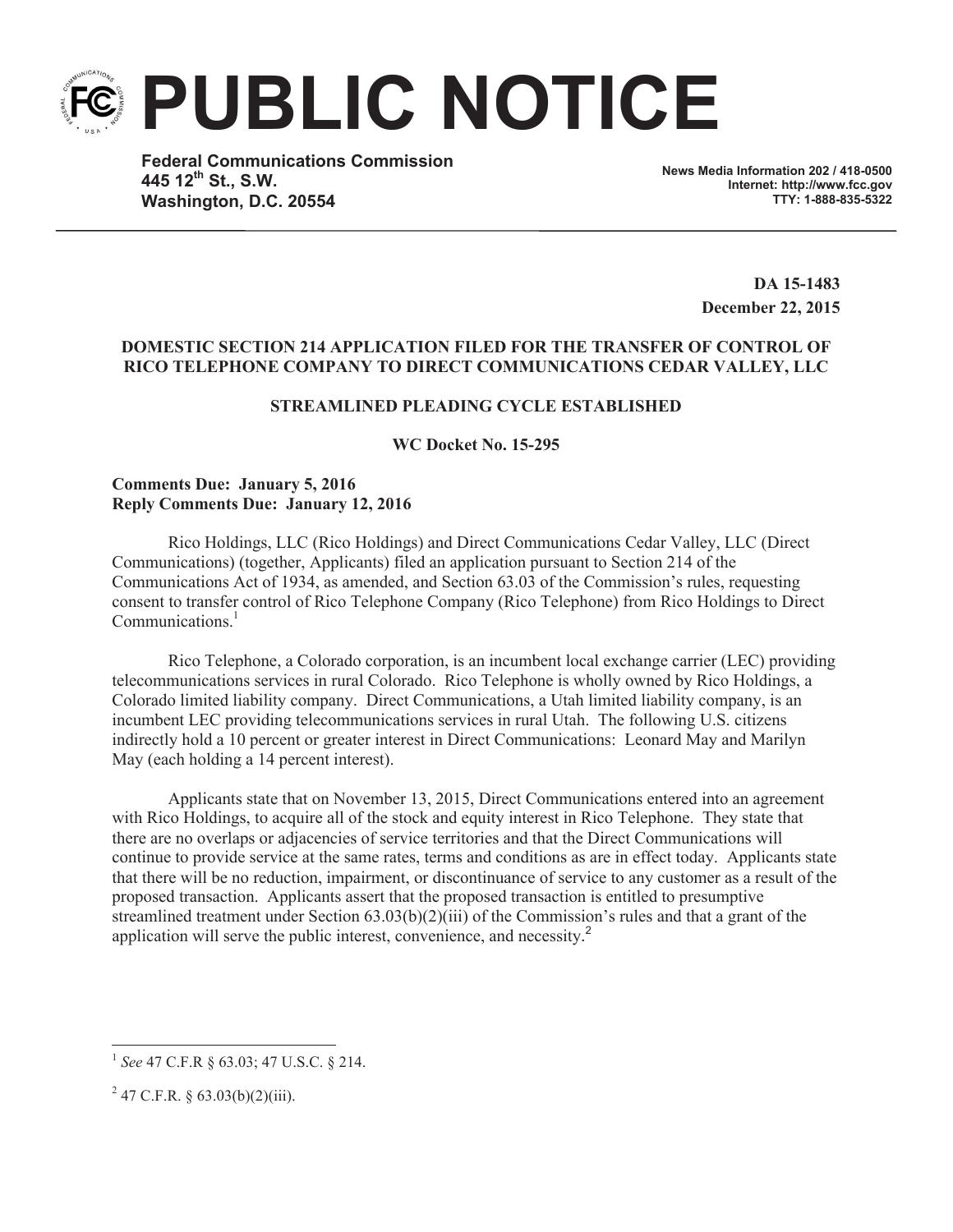Domestic Section 214 Application Filed for the Transfer of Control of Rico Telephone Company to Direct Communications Cedar Valley, LLC, WC Docket No. 15-295 (filed Nov. 30, 2015).

#### **GENERAL INFORMATION**

The transfer of control identified herein has been found, upon initial review, to be acceptable for filing as a streamlined application. The Commission reserves the right to return any transfer application if, upon further examination, it is determined to be defective and not in conformance with the Commission's rules and policies. Pursuant to Section 63.03(a) of the Commission's rules, 47 CFR § 63.03(a), interested parties may file comments **on or before January 5, 2016**, and reply comments **on or before January 12, 2016**. Pursuant to Section 63.52 of the Commission's rules, 47 C.F.R. § 63.52, commenters must serve a copy of comments on the Applicants no later than the above comment filing date. Unless otherwise notified by the Commission, the Applicants may transfer control on the 31st day after the date of this notice.

Pursuant to Section 63.03 of the Commission's rules, 47 CFR § 63.03, parties to this proceeding should file any documents in this proceeding using the Commission's Electronic Comment Filing System (ECFS): http://apps.fcc.gov/ecfs/.

#### **In addition, e-mail one copy of each pleading to each of the following:**

- 1) Myrva Freeman, Competition Policy Division, Wireline Competition Bureau, myrva.freeman@fcc.gov;
- 2) Gregory Kwan, Competition Policy Division, Wireline Competition Bureau, gregory.kwan@fcc.gov;
- 3) Jim Bird, Office of General Counsel,  $\lim_{h \to 0} \frac{\text{bird}(\partial \text{fcc.gov})}{\text{dot}(\partial \text{fcc.gov})}$ .

People with Disabilities: To request materials in accessible formats for people with disabilities (braille, large print, electronic files, audio format), send an e-mail to fcc504@fcc.gov or call the Consumer & Governmental Affairs Bureau at (202) 418-0530 (voice), 1-888-835-5322 (tty).

The proceeding in this Notice shall be treated as a "permit-but-disclose" proceeding in accordance with the Commission's *ex parte* rules. Persons making ex parte presentations must file a copy of any written presentation or a memorandum summarizing any oral presentation within two business days after the presentation (unless a different deadline applicable to the Sunshine period applies). Persons making oral ex parte presentations are reminded that memoranda summarizing the presentation must (1) list all persons attending or otherwise participating in the meeting at which the ex parte presentation was made, and (2) summarize all data presented and arguments made during the presentation. If the presentation consisted in whole or in part of the presentation of data or arguments already reflected in the presenter's written comments, memoranda or other filings in the proceeding, the presenter may provide citations to such data or arguments in his or her prior comments, memoranda, or other filings (specifying the relevant page and/or paragraph numbers where such data or arguments can be found) in lieu of summarizing them in the memorandum. Documents shown or given to Commission staff during ex parte meetings are deemed to be written ex parte presentations and must be filed consistent with rule 1.1206(b),